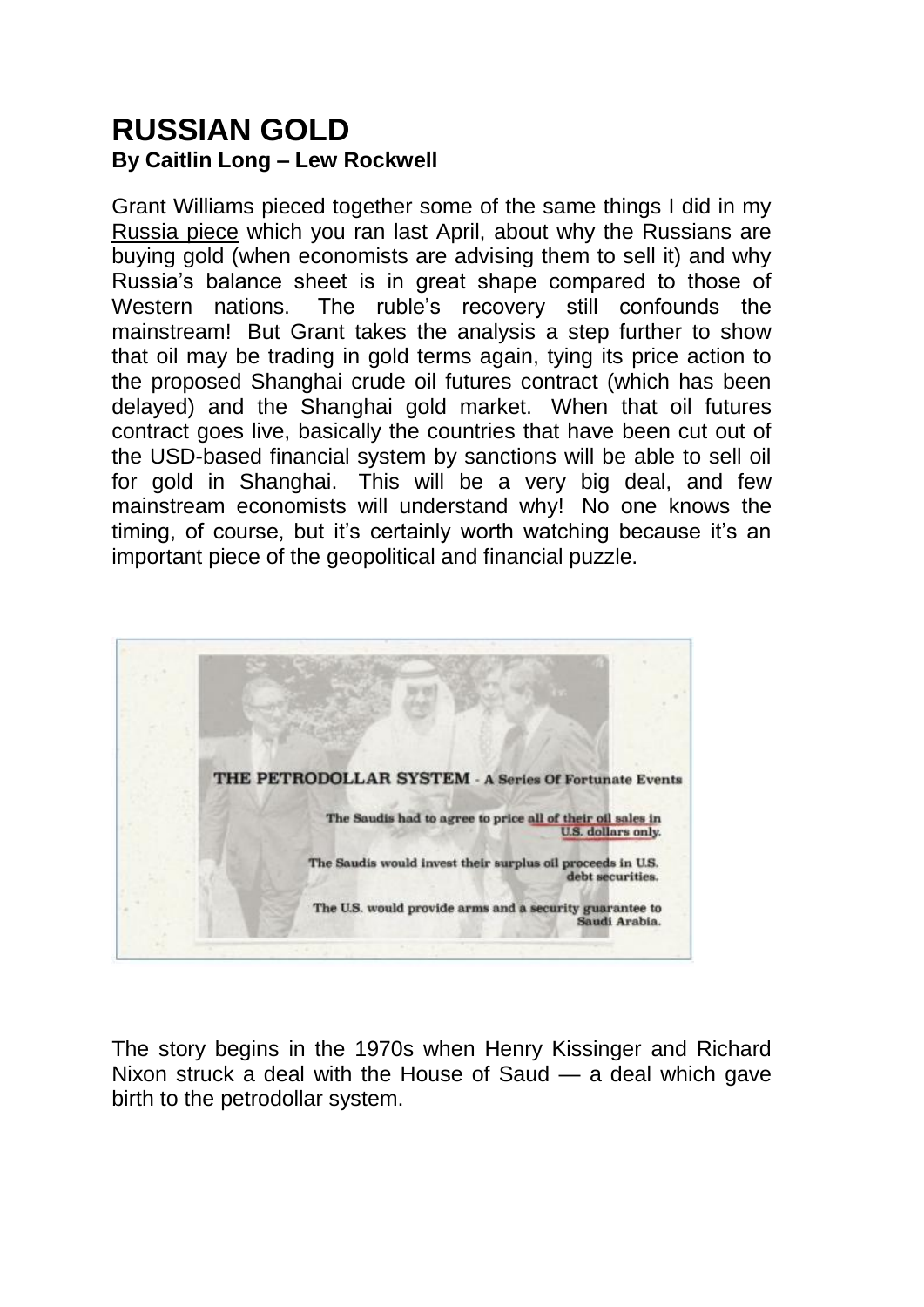The terms were simple The Saudis agreed to ONLY accept U.S. Dollars in return for their oil and that they would reinvest their surplus dollars into U.S. treasuries.

In return, the U.S. would provide arms and a security guarantee to the Saudis who, it has to be said, were living in a pretty rough neighbourhood. As you can see, things went swimmingly (chart below)



Saudi purchases of treasuries grew along with the oil price and everyone was happy. (We"ll come back to that blue box on the right shortly)

The inverse correlation between the dollar and crude is just about as perfect as one could expect (until recently that is… but again, we"ll be back to that).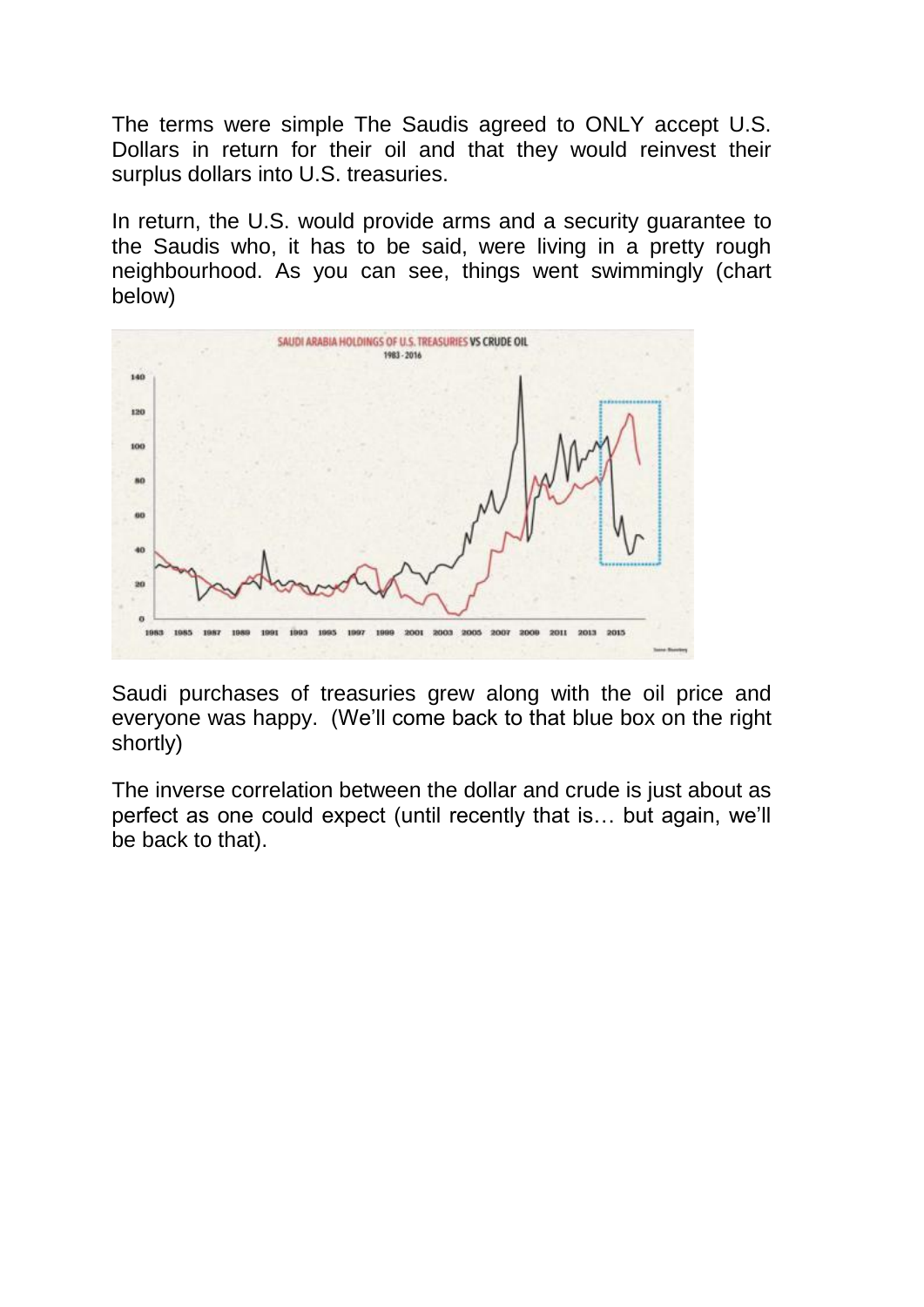

And, as you can see here, beginning when Nixon slammed the gold window shut on French fingers and picking up speed once the petrodollar system was ensconced, foreign buyers of U.S. debt grew exponentially.

Having the world"s most vital commodity exclusively priced in U.S. dollars meant everybody needed to hold large dollar reserves to pay for it and that meant a yuuuge bid for treasuries. It's good to be the king.



By 2015, as the chart on the next page shows quite clearly, there were treasuries to the value of around 6 years of total global oil supply in the hands of foreigners (if we assume a constant 97 million bpd supply which I think is a pretty reasonable estimate).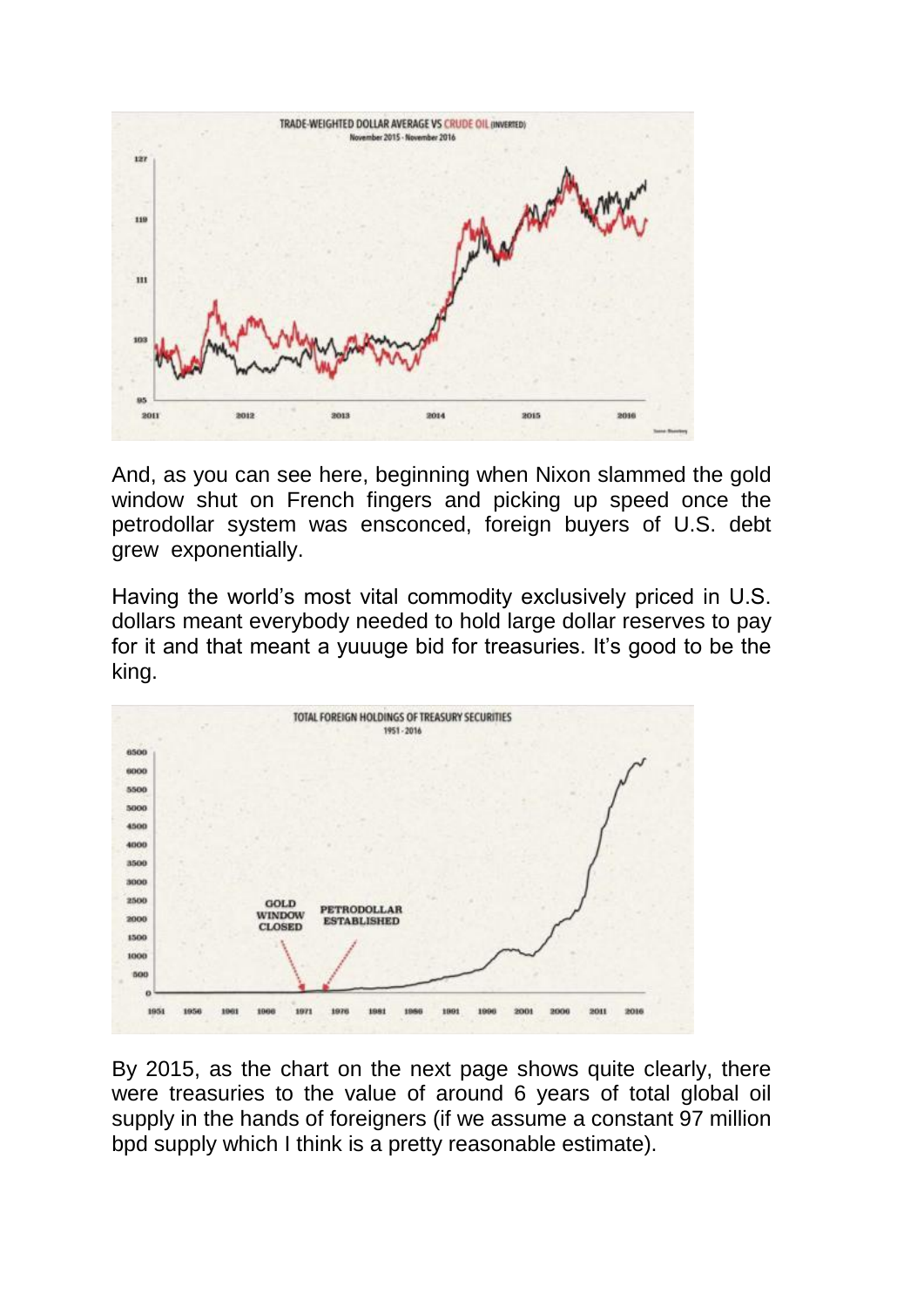Now… with that brief background on the petrodollar system, here"s where I need you to stick with me. I promise you it'll be worth the mental effort

Ready? Here we go.

Now, back in 2010, then-World Bank President Robert Zoellick caused something of a commotion when he suggested that an entirely new global monetary system maybe wasn"t such a bad idea.

The system he had in mind involved a freely-convertible Yuan and, controversially was constructed around gold as its central reference point:

**(Robert Zoellick, November 8, 2010): …the G20 should complement this growth recovery programme with a plan to build a co-operative monetary system that reflects emerging economic conditions. This new system is likely to need to involve the dollar, the euro, the yen, the pound and a renminbi that moves towards internationalisation and then an open capital account.**

**The system should also consider employing gold as an international reference point of market expectations about inflation, deflation and future currency values. Although textbooks may view gold as the old money, markets are using gold as an alternative monetary asset today.**

In seemingly unrelated news, two years later, Iran began accepting Yuan in payment for its oil amid US sanctions. The transactions were conducted through Russian banks:

**(Financial Times, May 2012): Iran is accepting renminbi for** 

**some of the crude oil it supplies to China…**

**[Amazon.com \\$50 Gift Ca...](https://www.amazon.com/Amazon-com-Hearts-Classic-Black-Design/dp/B016CID2JY%3Fpsc%3D1%26SubscriptionId%3DAKIAI63WS3YGA3Y5U2QA%26tag%3Dlewrockwell%26linkCode%3Dxm2%26camp%3D2025%26creative%3D165953%26creativeASIN%3DB016CID2JY) Buy New \$50.00**

**…Tehran is spending the currency, which is not freely convertible, on goods and services imported from China…**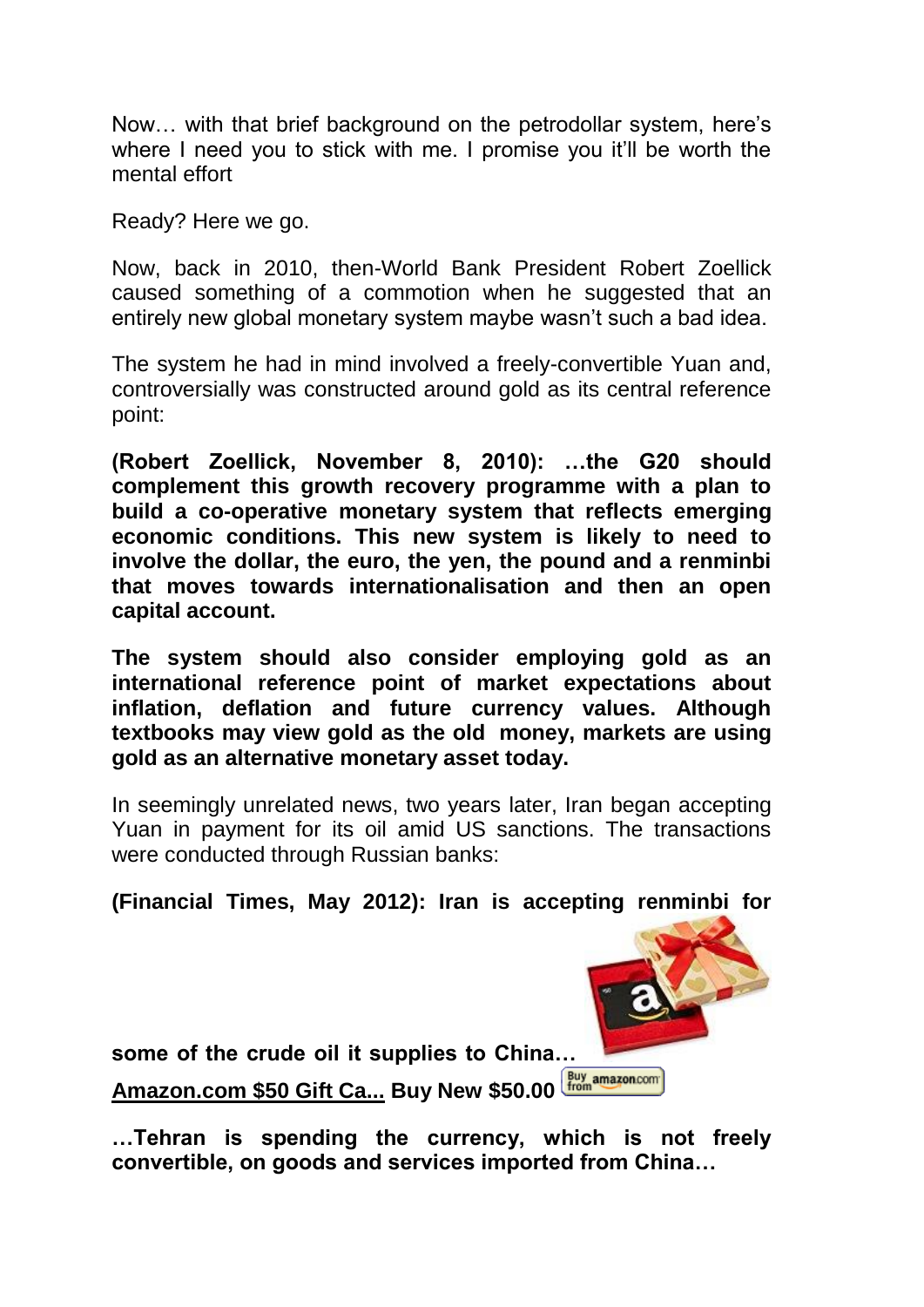**The trade is worth as much as \$20bn-\$30bn annually according to industry estimates…**

**The renminbi purchases began some months ago…much of the money is transferred to Tehran through Russian banks, which take large commissions on the transactions…**

**Beijing has been trying to get its trading partners to use the renminbi, in effect transferring the exchange rate risk to its counterparties, since the price of crude is set in US dollars. It also frees Beijing of the need to hold as many dollars in its reserves.**

The crucial part of this deal was that, by diversifying their purchases in this way, the Chinese had found a path towards not only needing to hold fewer U.S. dollar reserves, but to circumventing the petrodollar system altogether.

By 2013, the penny had clearly dropped at the PBoC who declared an end to the era of their accumulation of U.S. treasuries:

**(Bloomberg, November 2013): The People's Bank of China said the country does not benefit any more from increases in its foreign-currency holdings, adding to signs policy makers will rein in dollar purchases that limit the yuan's appreciation.**

**―It's no longer in China's favor to accumulate foreign-exchange**  reserves," Yi Gang, a deputy governor at the central bank, said **in a speech organized by China Economists 50 Forum at Tsinghua University yesterday. The monetary authority will ―basically‖ end normal intervention in the currency market and broaden the yuan's daily trading range**

Yes, it was, apparently "no longer in China"s interest" to accumulate foreign exchange reserves.

Sure enough, in 2014, global FX reserves began to decline at the fastest rate in 80 years as you can see from this chart: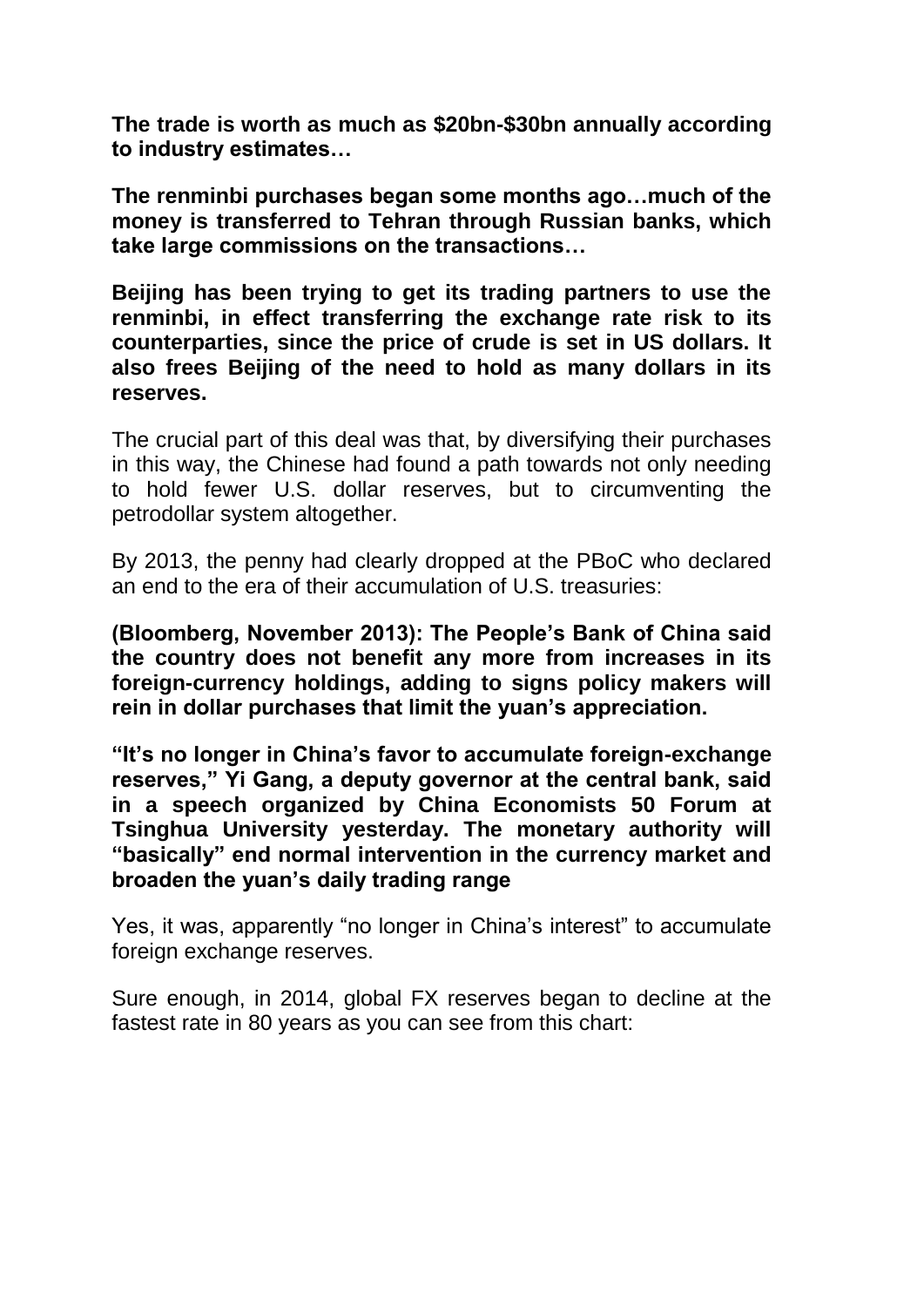

That same year, another piece of the puzzle was laid in place when Xu Luode, the Chairman of the newly-founded Shanghai Gold Exchange, explained that gold would be priced and sold in Yuan as a step towards what he called the "internationalization of the renminbi" (for those of you confused by Yuan and Renminbi, just think of them as the Chinese equivalent of "Pound" and "Sterling"):

**(Xu Luode, Speech to LBMA, May 2014): Foreign investors can directly use offshore yuan to trade gold on the SGE international board, which is promoting the internationalization of the renminbi…**

**Shanghai Gold will change the current gold market ―consumption in the East priced in the West‖ situation.**

**When China will have a right to speak in the international gold market, pricing will get revealed…**

**Interestingly, Luode acknowledged what he accurately**  described as the "consumption in the East, priced in the West" situation and assured the world that the 'real' price of gold **would become apparent once China took its rightful place at the centre of the gold market.**

We can but hope he is correct. When that day comes, the change on the world"s gold markets will be unprecedented.

In 2015, another announcement slipped by the world when it was revealed that Russia"s Gazprom would also begin selling oil to the Chinese in exchange for yuan and that they were negotiating further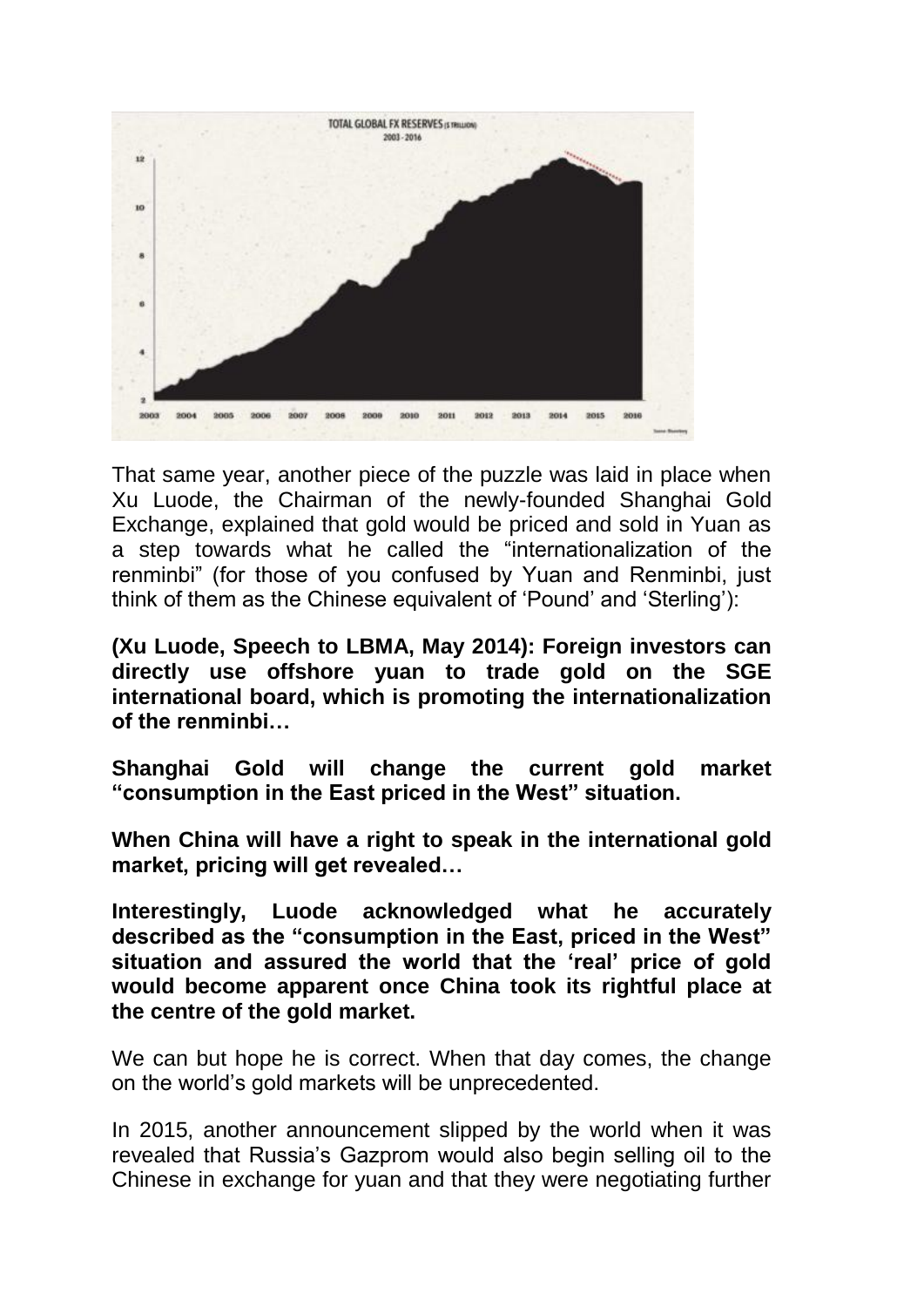agreements to use rubles and yuan to settle natural gas trading directly, without the need for dollars:

**(Moscow Times, June 2015): ―Two state energy companies, gas producer Gazprom and its oil arm Gazprom Neft, said they would use more Chinese currency in trade, while Russia's largest bank, Sberbank, has also promoted the use of the yuan…**

**Gazprom Neft announced that it began settling shipments of oil to China in yuan. And previously, the head of Gazprom, Alexey Miller, said in a TV interview that the company was negotiating with China to use yuan and rubles for gas deliveries via a planned pipeline in Western Siberia.**

OK… hands up if you"re still with me… great!

Oh… you"re reading this so I can"t see you but hopefully you"re following the dots…

For those of you who aren"t, here"s a little recap of where we are so far to help you get things into the right order before we push on to the end:



Get it? Got it? Good.

So… here we are, in 2016 and, as it turned out, April was a hell of a month if you were paying attention.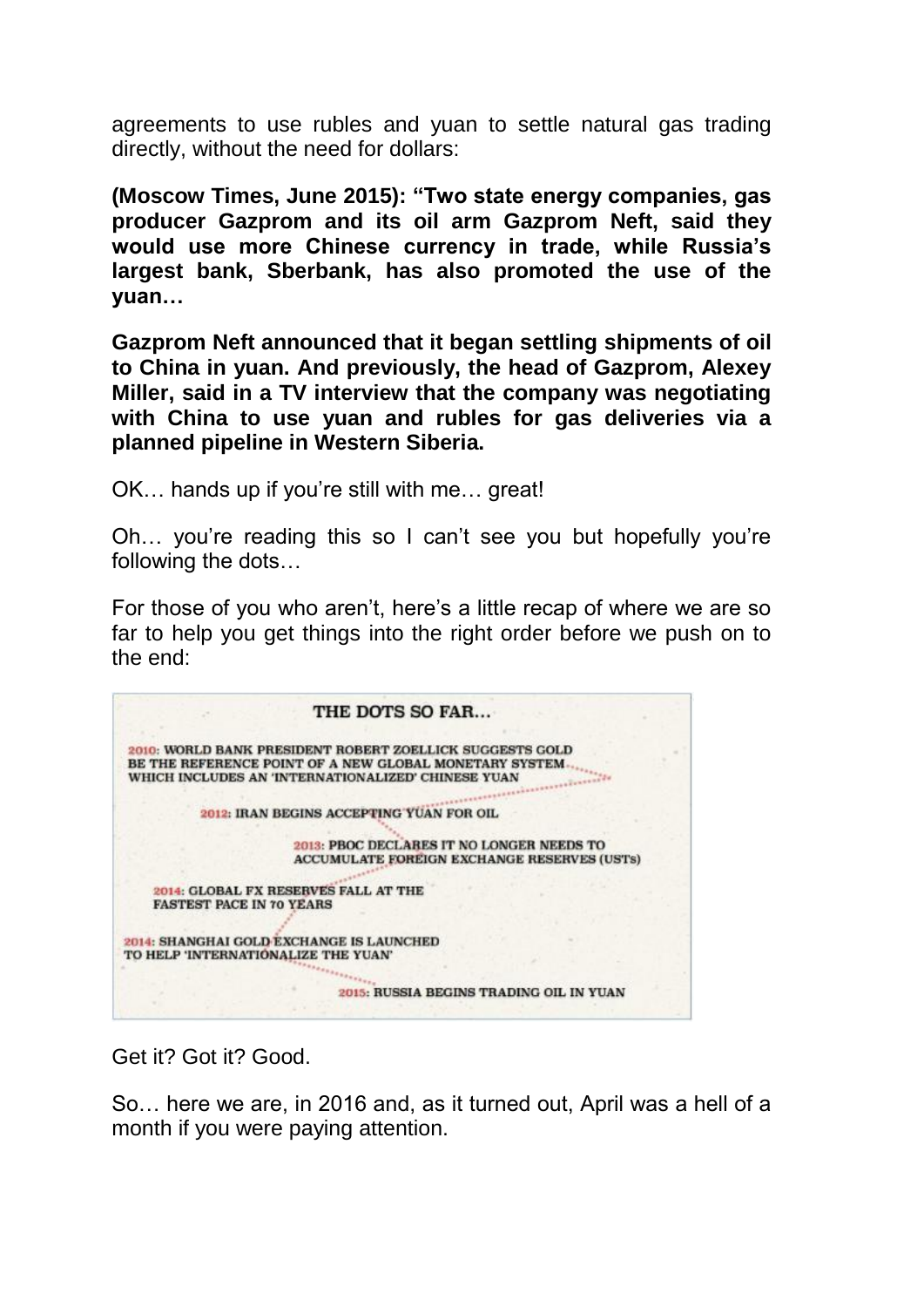Firstly, the Saudis threatened to sell almost a trillion dollars of U.S. assets—including over \$300 billion of treasury bonds—should a bill be passed by the congress allowing the Saudis to be held responsible for the 9/11 attacks:

**NY Times, April 16, 2016): Saudi Arabia has told the Obama administration and members of Congress that it will sell off hundreds of billions of dollars' worth of American assets held by the kingdom if Congress passes a bill that would allow the Saudi government to be held responsible in American courts for any role in the 9/11 attacks.**

**Adel al-Jubeir, the Saudi foreign minister, delivered the kingdom's message personally last month during a trip to Washington, telling lawmakers that Saudi would be forced to sell up to \$750B in treasury securities & other assets in the US before they could be in danger of being frozen by American courts.**

In a rare show of bipartisanship, the bill was subsequently passed before being vetoed by President Obama who then had to watch in ignominy as he suffered the first veto override of his presidency.

Just days later, the Saudis were the cause of a seemingly surprise failure by OPEC to agree a production cut as the oil price languished in the low-\$30s:

**(Wall Street Journal, April 17, 2016): DOHA, Qatar—Oil producers that supply almost half the world's crude failed Sunday to negotiate a production freeze intended to strengthen prices.**

**The talks collapsed after Saudi Arabia surprised the group by reasserting a demand that Iran also agree to cap its oil production.**

**Oil prices had rallied in recent weeks on speculation that Saudi Arabia might successfully lead an initiative between members of the Organization of the Petroleum Exporting Countries and Russia, which joined the talks.**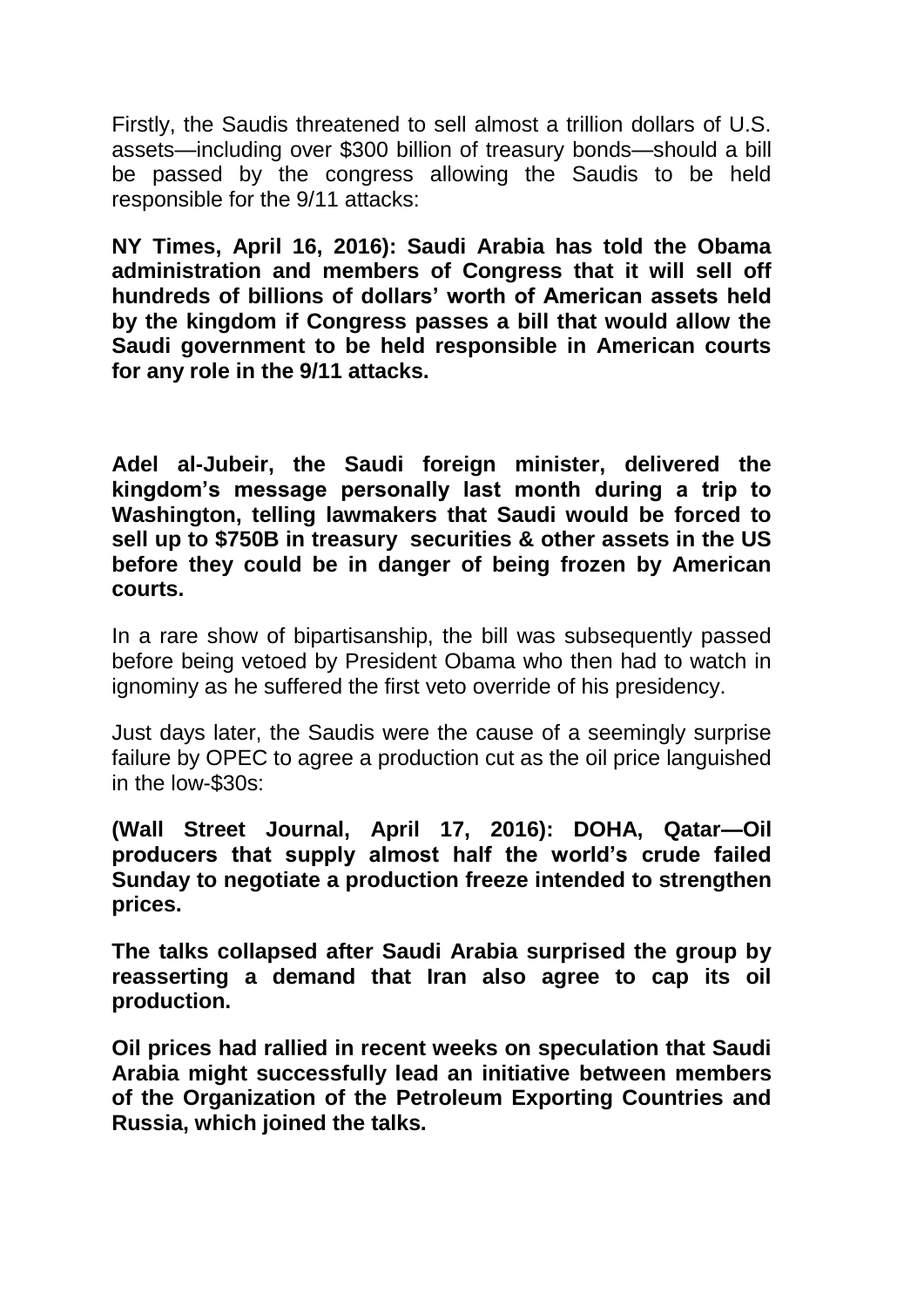## **A deal would have marked a new level of cooperation between non-OPEC countries and OPEC members that producers hoped would keep prices above January lows of \$26 a barrel.**

Just 48 hours after that surprise, the Chinese finally launched their twice daily gold fixing, setting the price at 256.92 yuan per gram:

**(Bloomberg, April 19, 2016): China, the world's biggest producer and consumer of gold, started a twice-daily price fixing on Tuesday in an attempt to establish a regional benchmark and bolster its influence in the global market.**

**The Shanghai Gold Exchange set the price at 256.92 yuan a gram (\$1,233.85 an ounce) at the 10:30 a.m. session after members of the exchange submitted buy and sell orders for metal of 99.99 percent purity.**

**―This is a very important development and will obviously be very**

**closely watched,‖ said Robin Bhar, an analyst at Societe**  Generale SA in London. "But as long as it exists inside a **closed monetary system it will have limited global repercussions. It could be a very important development if the new benchmark is a precursor to greater use of gold in the Chinese monetary system, Kenneth Hoffman…said by e-mail on Monday. It may also boost interest in the Shanghai freetrade zone, he said.**

As Soc Gen"s Robin Bhar correctly identified, if the ability to trade gold for yuan exists within a closed monetary system, its importance will be limited BUT, as Bloomberg's Ken Hoffman also correctly pointed out, if this was the thin end of the wedge, things could get very interesting indeed. Now, this chart shows the oil price going back to before the U.S. Civil War: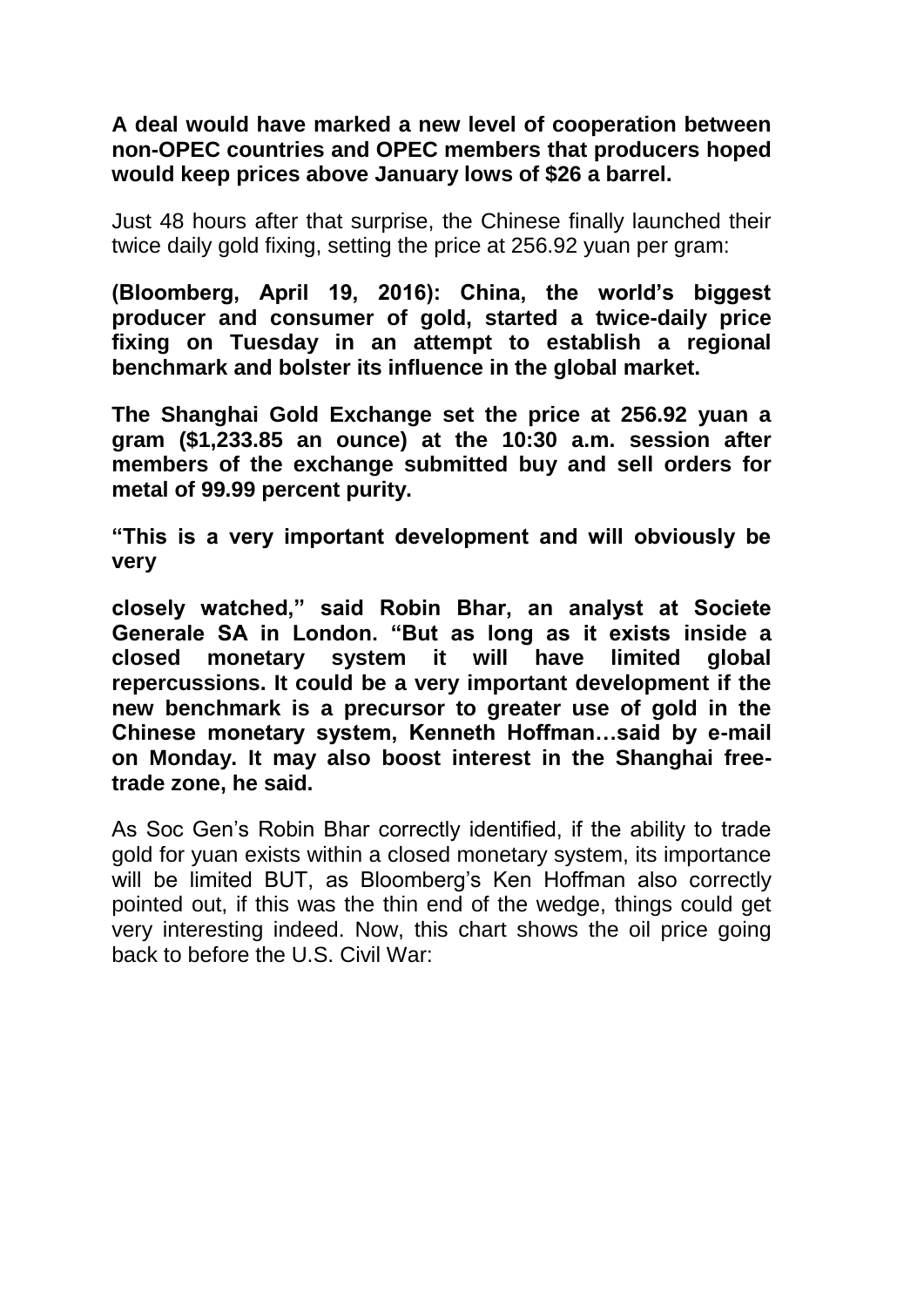

Between 1865 and 1973, the price of oil was incredibly stable against a backdrop of perhaps the greatest simultaneous economic, demographic and technological expansion in human history.

How was that possible?

Well simply put, because oil was effectively priced in gold.

However…

Once the gold window closed and the petrodollar system was implemented, the price of oil soared 50-fold in just 35 years.

The move on the right? With the question mark against it? We"re getting there, I promise.

Now, you remember this next chart and the yuuuuuge supply of treasuries which exists compared to oil now? Well, when we add in the roughly \$100 trillion in boomer entitlements that will need to be paid for by issuing—you guessed it, more treasuries—the chart changes somewhat:

That red circle down at the bottom of the second chart is the spike you see on the first chart.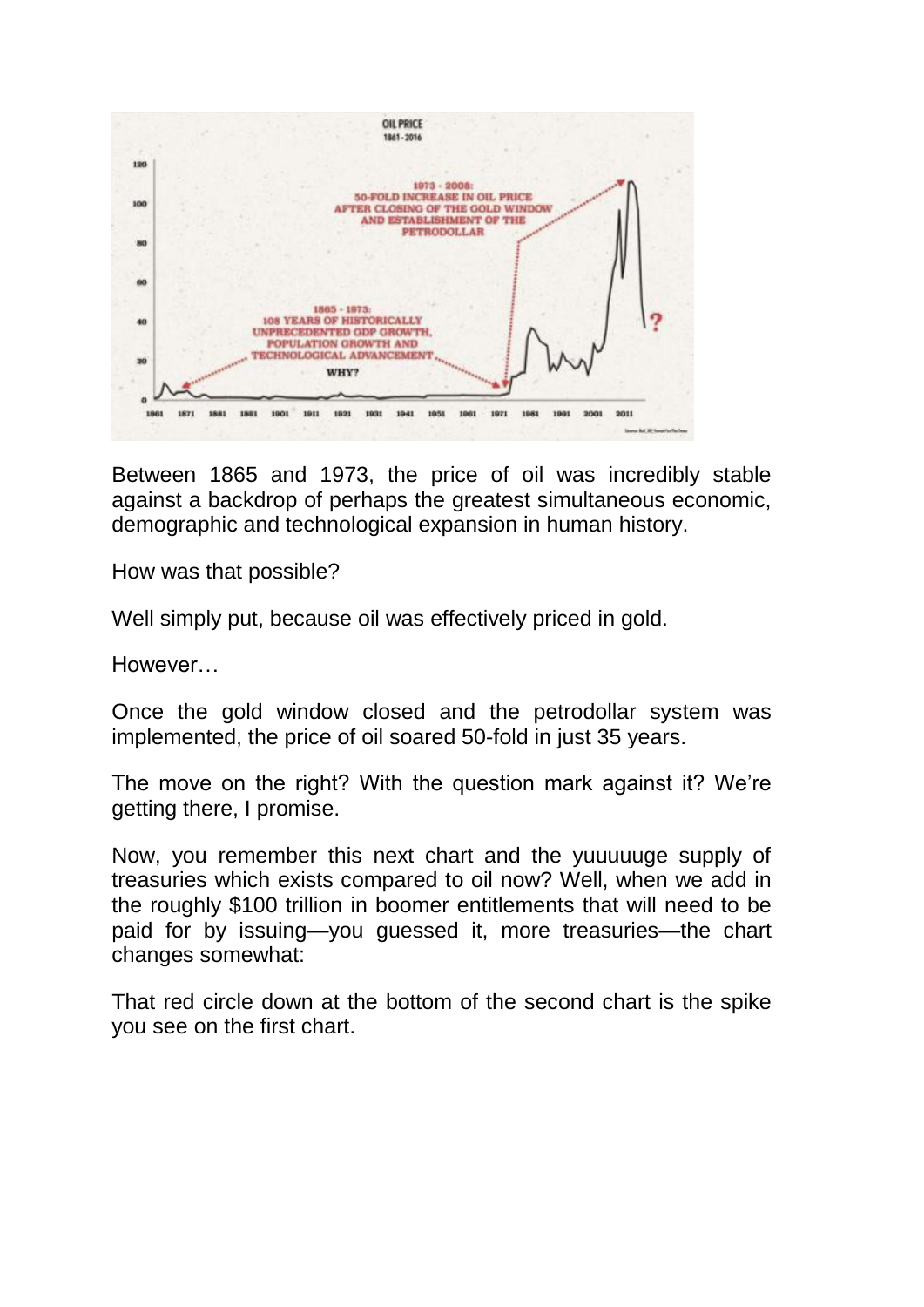





Ruh-roh!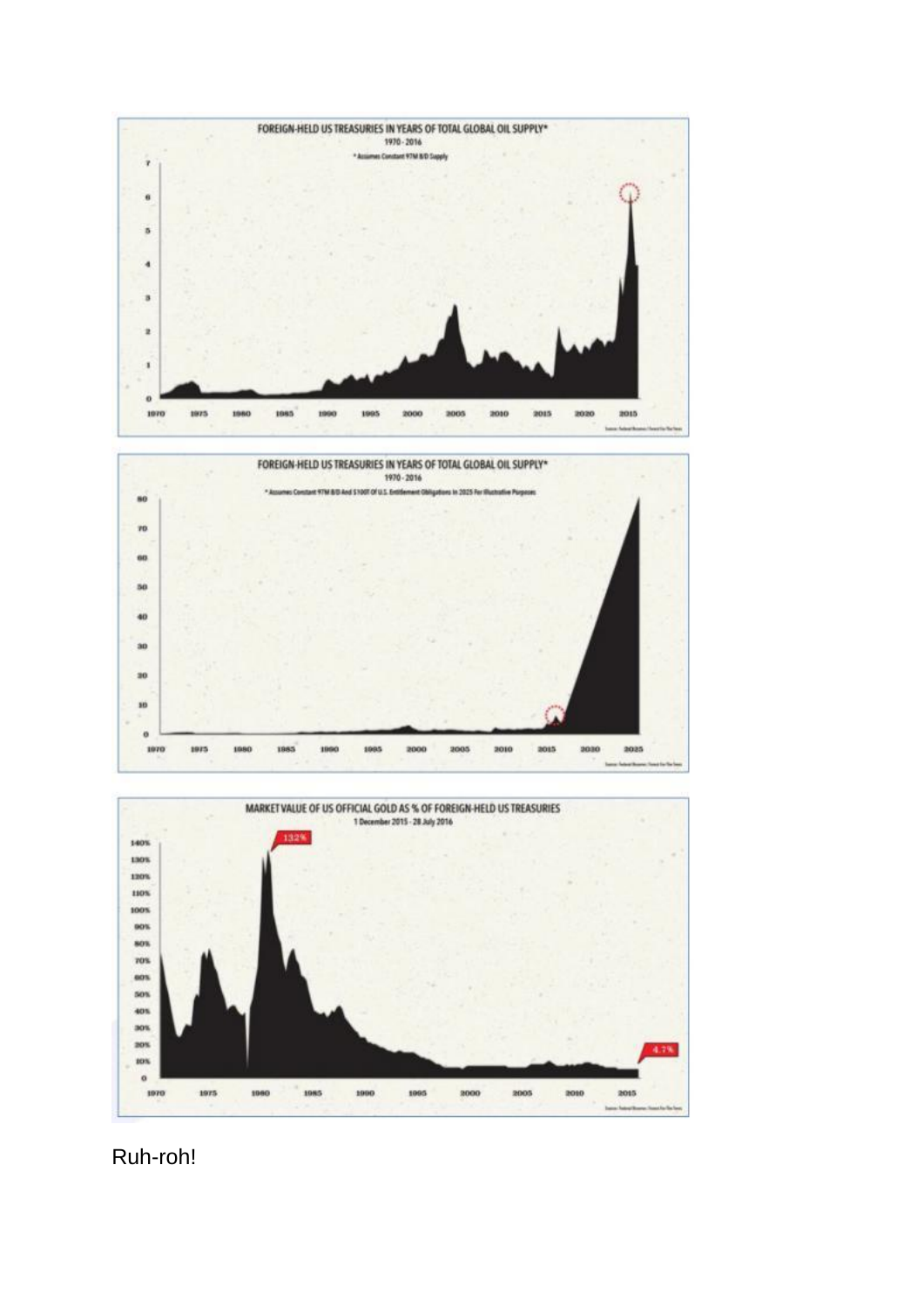It"s safe to say that, relative to even oil, and without any infrastructure spending by Donald Trump, treasuries are going to be…. abundant in the coming years.

Conversely, if we look at the value of gold relative to foreign-held treasuries, we see an altogether different story unfold.

During Reagan"s presidency, US treasuries were backed 132% by the market value of the country"s gold reserves.

Today, that number has fallen to just 4.7%

If we do the same thing and account for the \$100 trillion in entitlement promises, as you can see from the chart on the next page, the number falls to 0.3% in 2025.

So the second chart (below, right) should come as no surprise to anybody.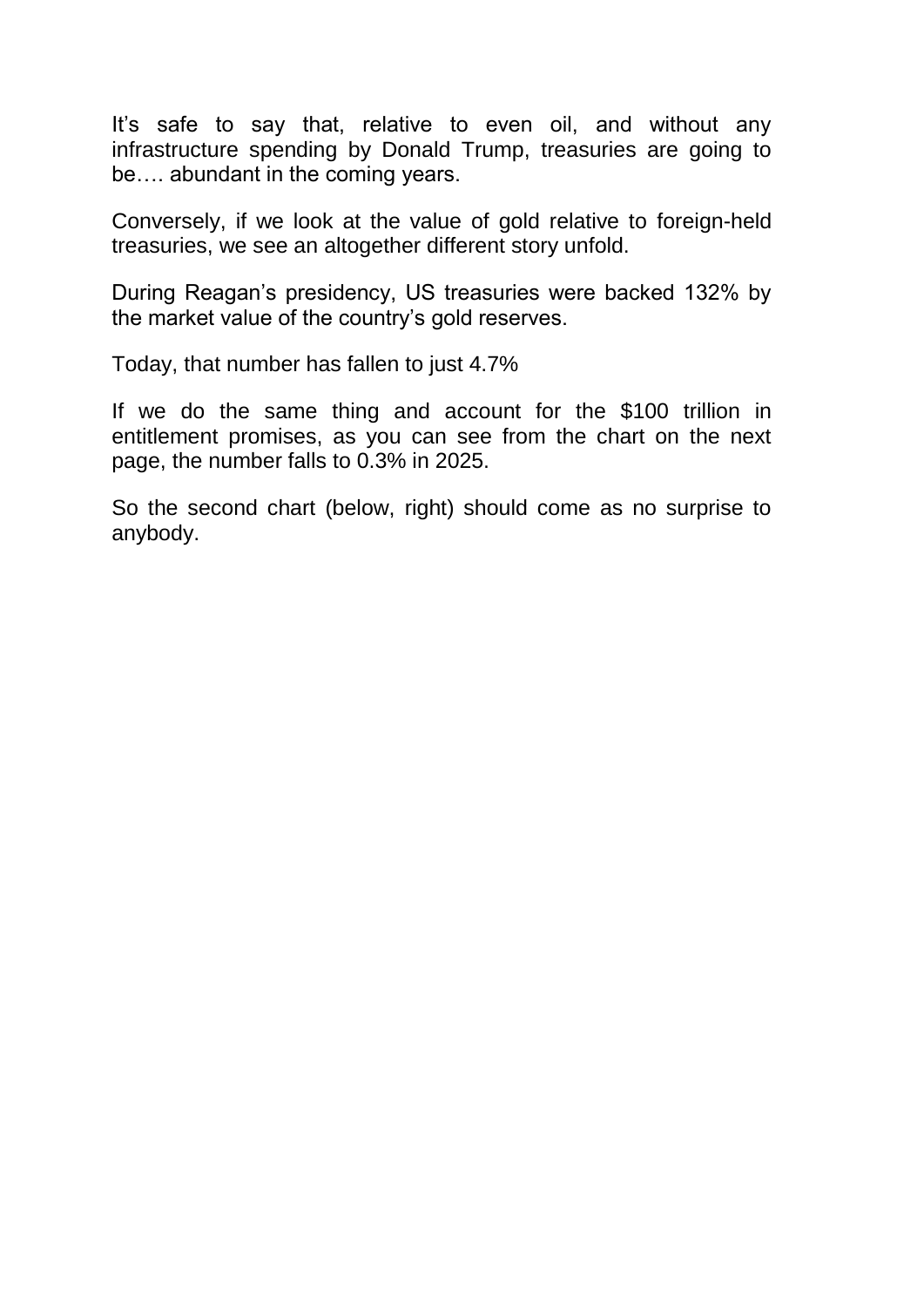

Yes, the Chinese have started to do what they promised to start doing, when they promised to start doing it.

Now, this next part of the presentation was a rattle through a whole bunch of charts showing the recent activity in the U.S. treasury, corporate bond, agency bond and securities markets so you"ll have to brace yourself.

The charts will appear on the next page.

Chinese sales of US treasuries (1) have been consistent for the last three years…

…as have their sales of US securities (2) since 2015 after plateauing in 2013 when treasury divestiture began Concurrently,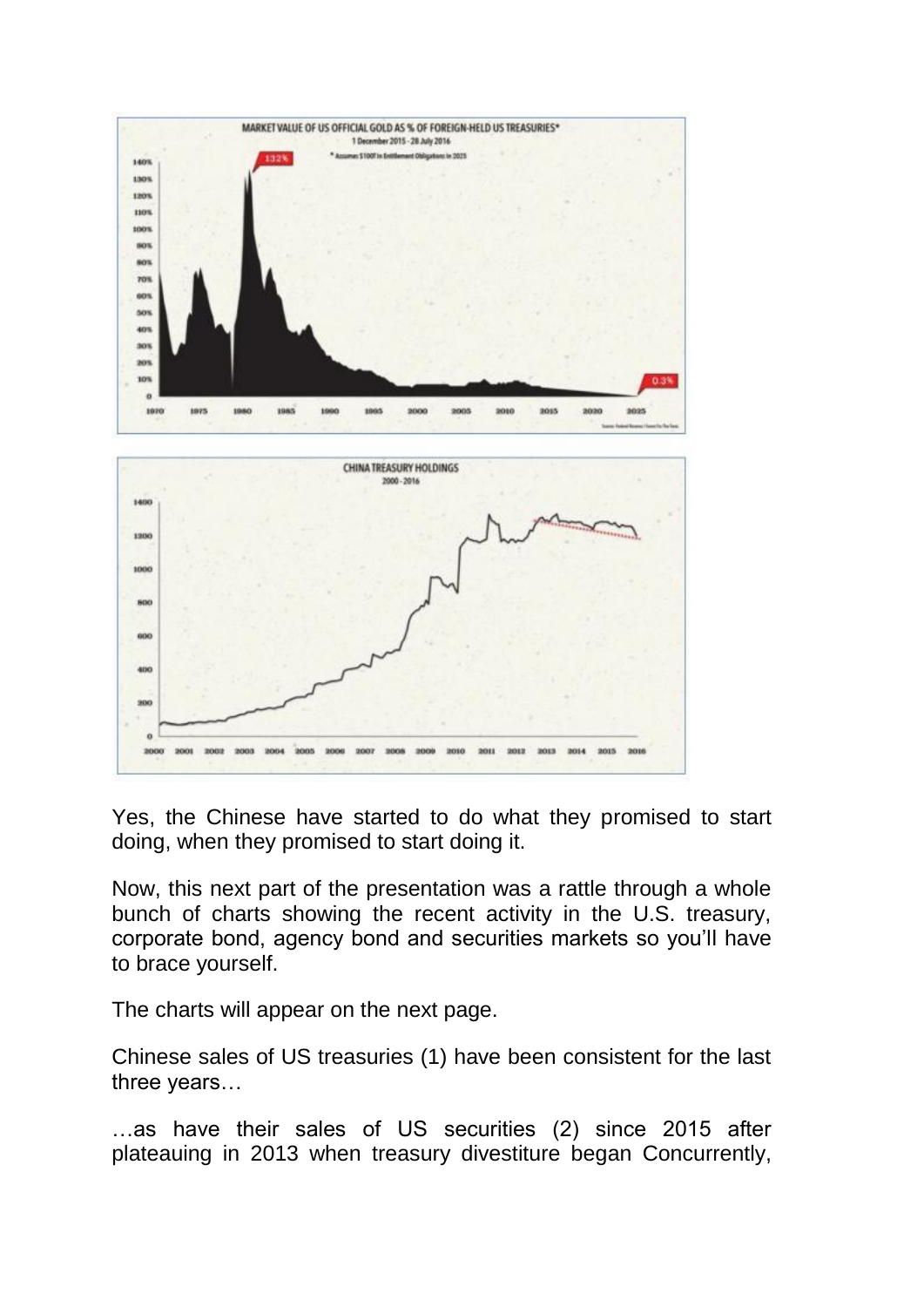Chinese sales of corporate bonds (3) have accelerated over the same period…

…though agency sales (4)—despite a few periods of consistent selling—have yet to follow suit.

But now, as tensions rise and the cross-currents get harder to discern, guess who else has showed up as a seller?

That"s right, the Saudis are now steady sellers of US treasuries  $(5)$ ...

…and even more aggressive sellers of U.S. securities (6)…

Meanwhile, taking a broader view, net foreign purchases of treasuries, according to the TIC data, have been in a clear downtrend since 2009 (7) and have been largely outflows for the last three years.

If we look at the 12-month sum of sales (8), we see an even sharper decline…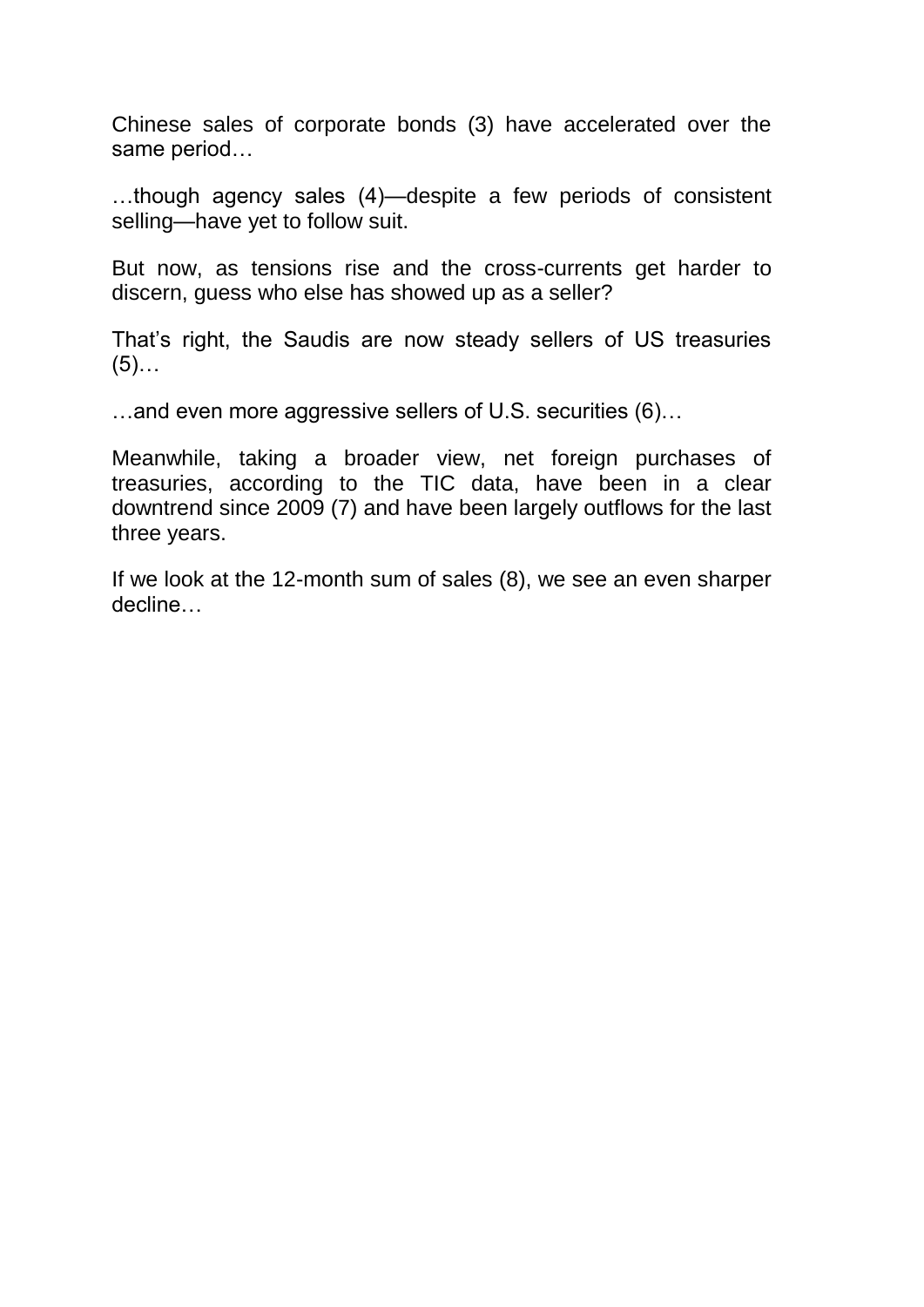

…and if we take the trailing net official demand chart for treasuries back to 1979, the scale and extent of the change is evident—as are the catalysts for the acceleration (and we"re back on this page once again):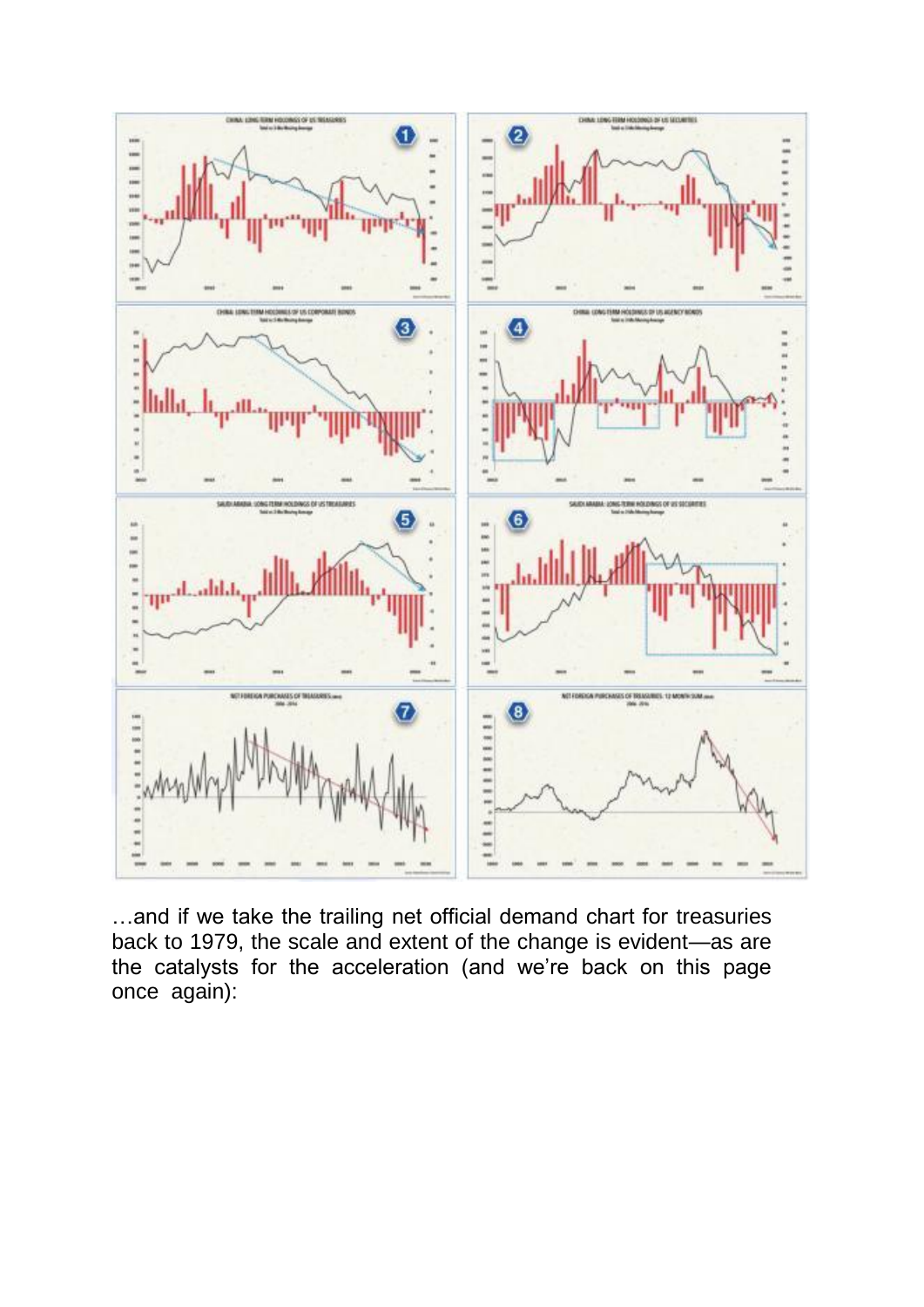



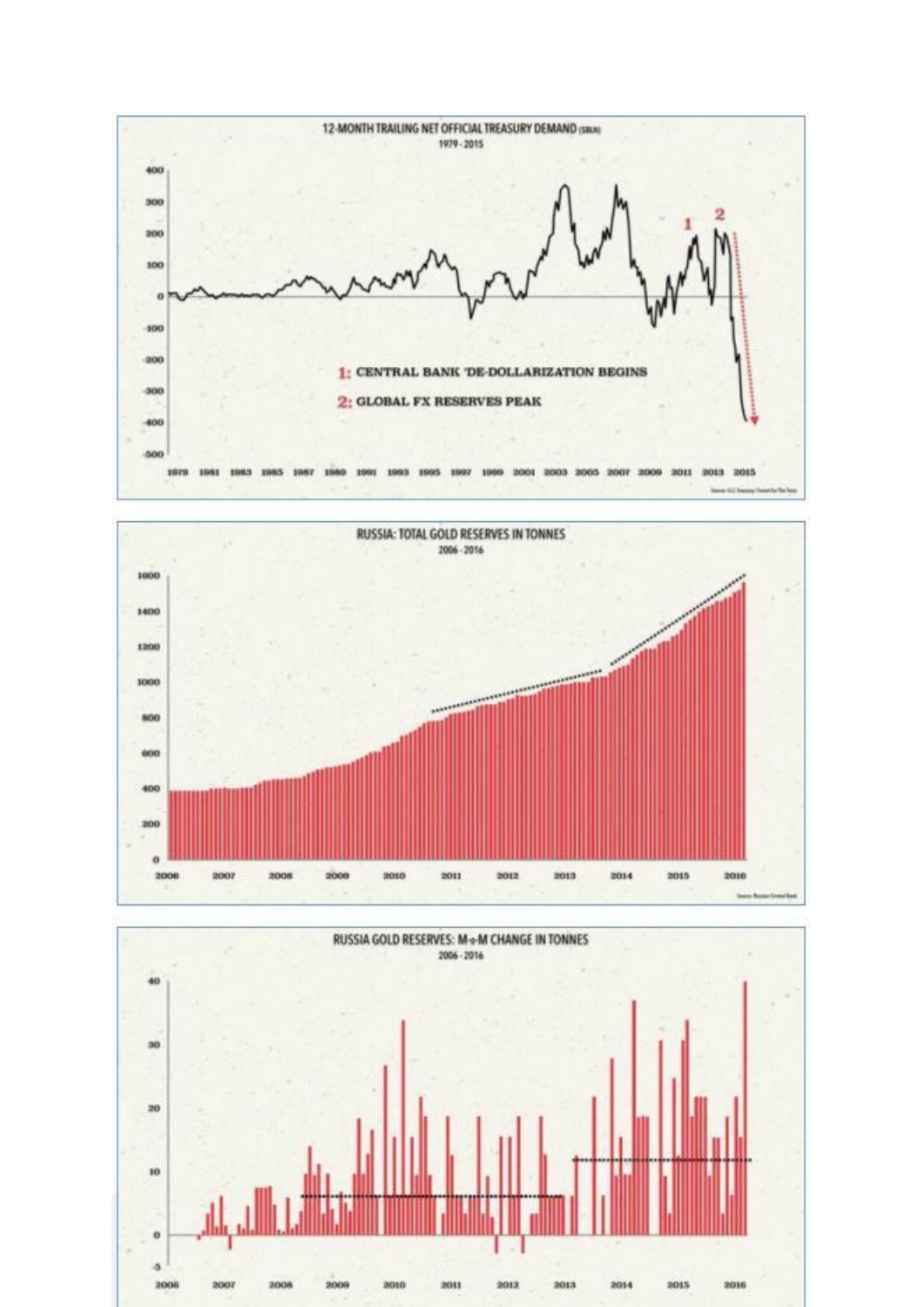Take a long, hard look at that last chart folks—particularly within the context of the bond bull market and the "bid" for treasuries we"ve seen throughout 2015 and 2016…

Meanwhile, the Russians—who, as we"ve seen are now selling oil for yuan to the Chinese, remember?— have been picking up the pace of their accumulation of gold reserves yet again, with the most recent monthly data setting yet another record…

…and the pick up in pace is evident when we look at average monthly purchases prior to 2013 and post the agreements put in place around that time between the various parties. Now, the next chart (top of the following page) is crucial to understand because a look at the market value of Russia's gold reserves shows just how crucial their ongoing accumulation of bullion has been for the country"s finances over the last two years…

…and that increase in value has cushioned the effects of, amongst other things, the bailing out of the ruble.



As you can see from the green line, Russia"s gold reserves in Ruble terms have soared as the country"s currency has weakened something which confounded all the doommongers who called Game Over for Russia amidst sharply declining oil revenues:

**(Bloomberg, April3, 2015): Here's why Governor Elvira Nabiullina is in no haste to resume foreign-currency purchases**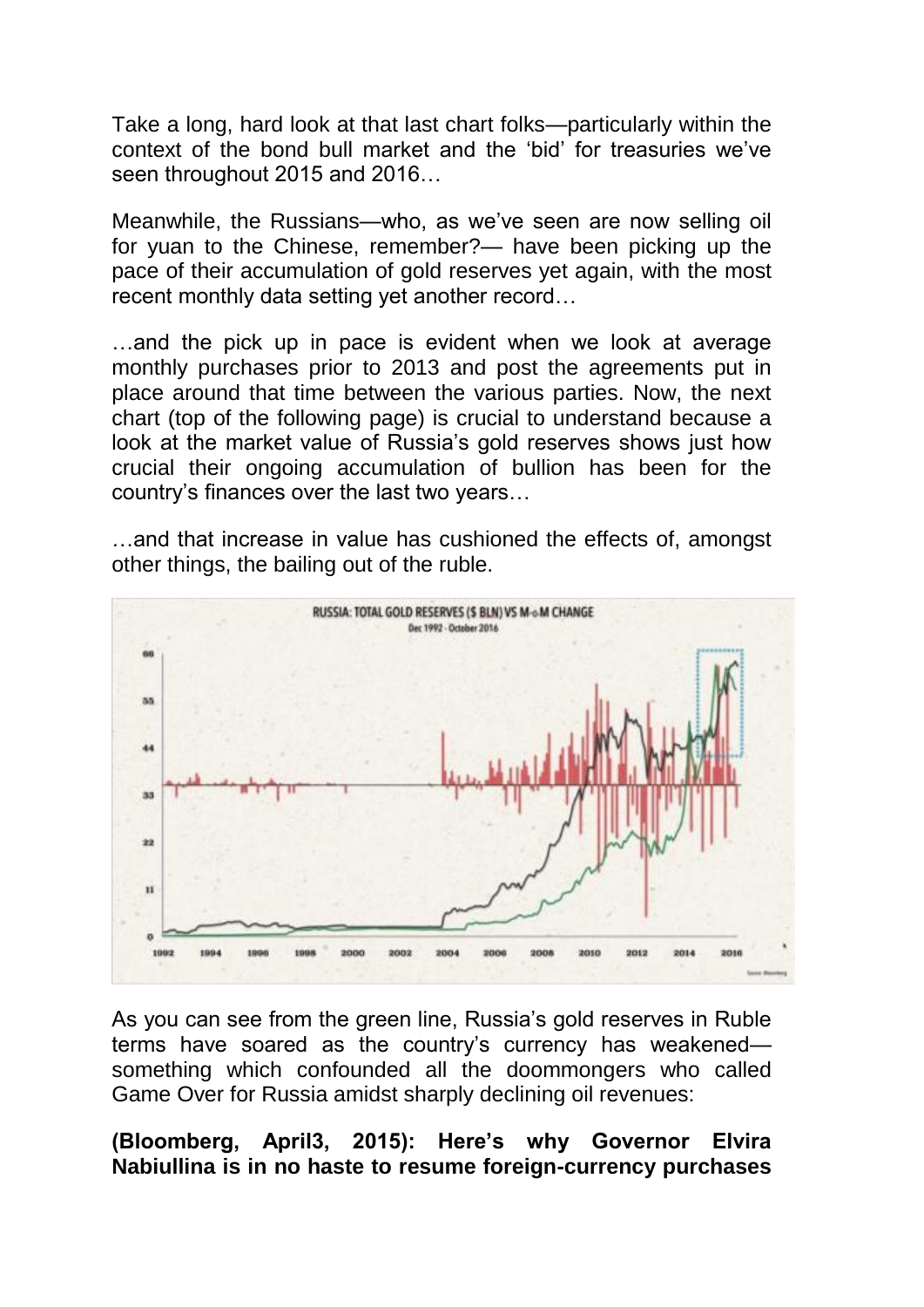**after an eight-month pause: gold's biggest quarterly surge since 1986 has all but erased losses the Bank of Russia suffered by mounting a rescue of the ruble more than a year ago.**

**While the ruble's 9 percent rally this year has raised the prospects that the central bank will start buying currency again, policy makers have instead used 13 months of gold purchases to take reserves over \$380 billion for the first time since January 2015.**

Hmmm…

Now, crucially, being given the ability to sell oil to the Chinese for yuan and buy gold with that same yuan directly through the Shanghai Exchange has completely changed the game for the Russians and those changes are being reflected where they matter most—in the energy markets, the supply/ demand dynamics of which are quietly morphing in plain sight.

By Augu of this year, Russia had overtaken Saudi Arabia as the largest exporter of oil into China…:

**(Al Awsat, August 3, 2016): During the first seven months of this year, China imported about 30.5 million metric tons of Saudi oil, a 0.4% decrease than that of last year. Whereas, China imported about 29.5 million metric tons of Russian oil with 27% increase than last year.**

…and that wasn"t something the Saudis could take lying down:

## **Amid this fierce competition, it is important for Saudi Arabia to fortify its oil position in China with more political and strategic support**

On the contrary, they rededicated their efforts to increase what they call "political and strategic support" for China.

Now, I hope you"re all still with me because here"s where we get to the final piece of this glorious puzzle—the piece that ties all these seemingly unrelated threads together: China's own crude oil futures contract, to be priced in Yuan and traded at the Shanghai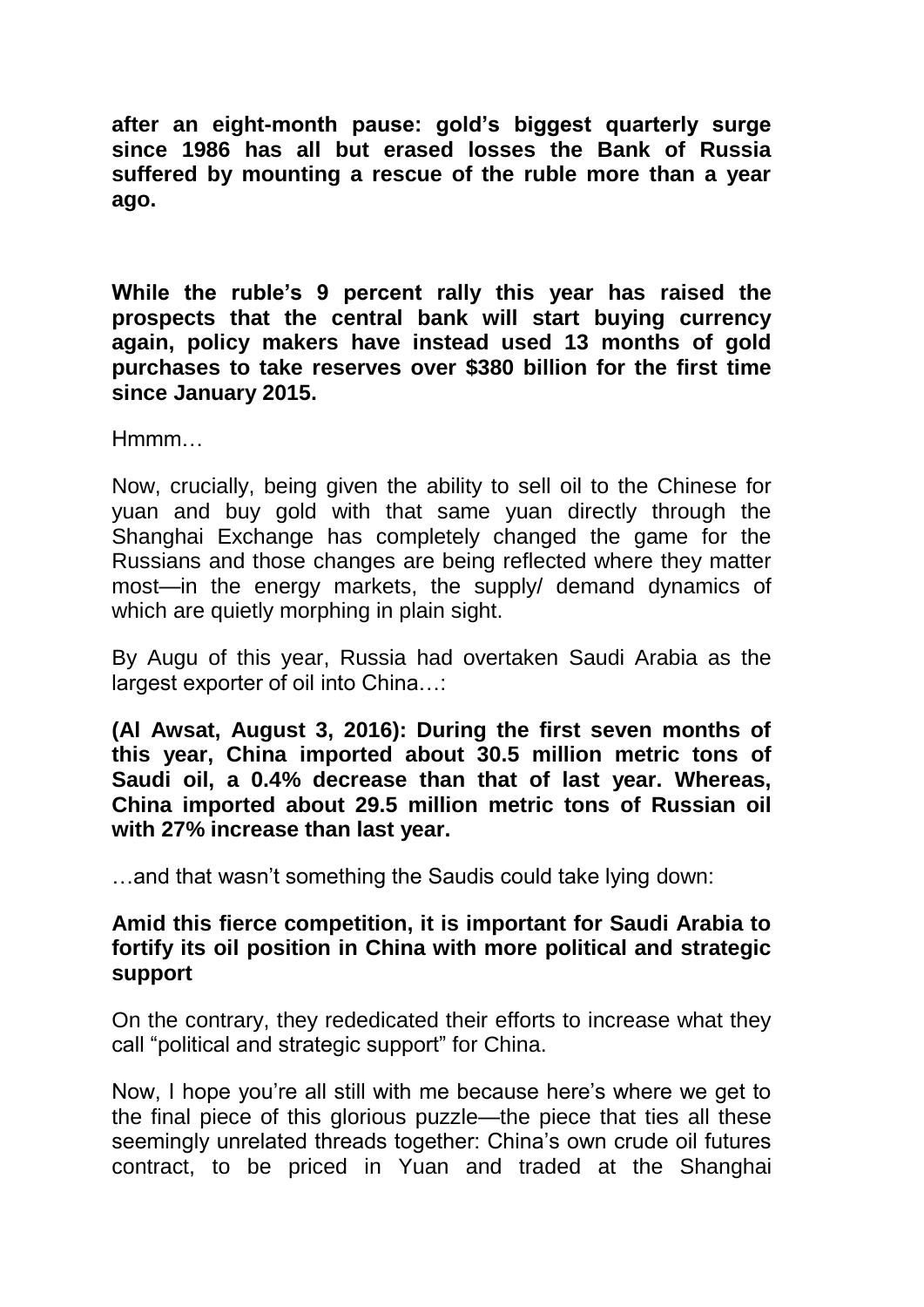International Energy Exchange—a yuan contract which will be made fully convertible:

(**Bloomberg, November 5, 2015): By the end of 2015, China, the world's No. 1 oil importer as of April, may start its own crude futures contract.**

**The idea is to establish a Chinese rival to the world's two most traded oil contracts: West Texas Intermediate, housed on the New York Mercantile Exchange, and Brent Crude Futures, owned by ICE Futures Europe in London.**

**The yuan-based contract will trade on the Shanghai International Energy Exchange and will be among the first Chinese commodity contracts available to foreign investors as China promotes global use of its currency…**

**Participation will be open to all foreign investors and the yuan will be fully convertible under the contract, according to Song Anping, the chairman of the Shanghai Futures Exchange.**

As you can see from the date of the article, this contract has been postponed several times— ostensibly for reasons such as stock market volatility in China, but perhaps there is more going on behind the scenes that is causing the delay because, once this contract is in place, things change.

Dramatically.

In the interim, China has supplanted the U.S to become the world"s biggest importer of oil, which serves to increase both its importance in the oil markets and the likelihood of it launching its own yuandenominated contract at some point in time:

## **(Bloomberg, October 13, 2016): China is now the world's biggest oil importer, unseating the U.S. The country's crude imports climbed to a record 8.08 million barrels a day in September, a year-on-year increase of 18 percent, customs data released Thursday showed.**

So, the world"s largest exporter of oil is now dealing with the largest importer directly in yuan and it has the ability to convert those yuan proceeds into physical gold through the Shanghai exchange— which the data suggest it is doing as fast as possible.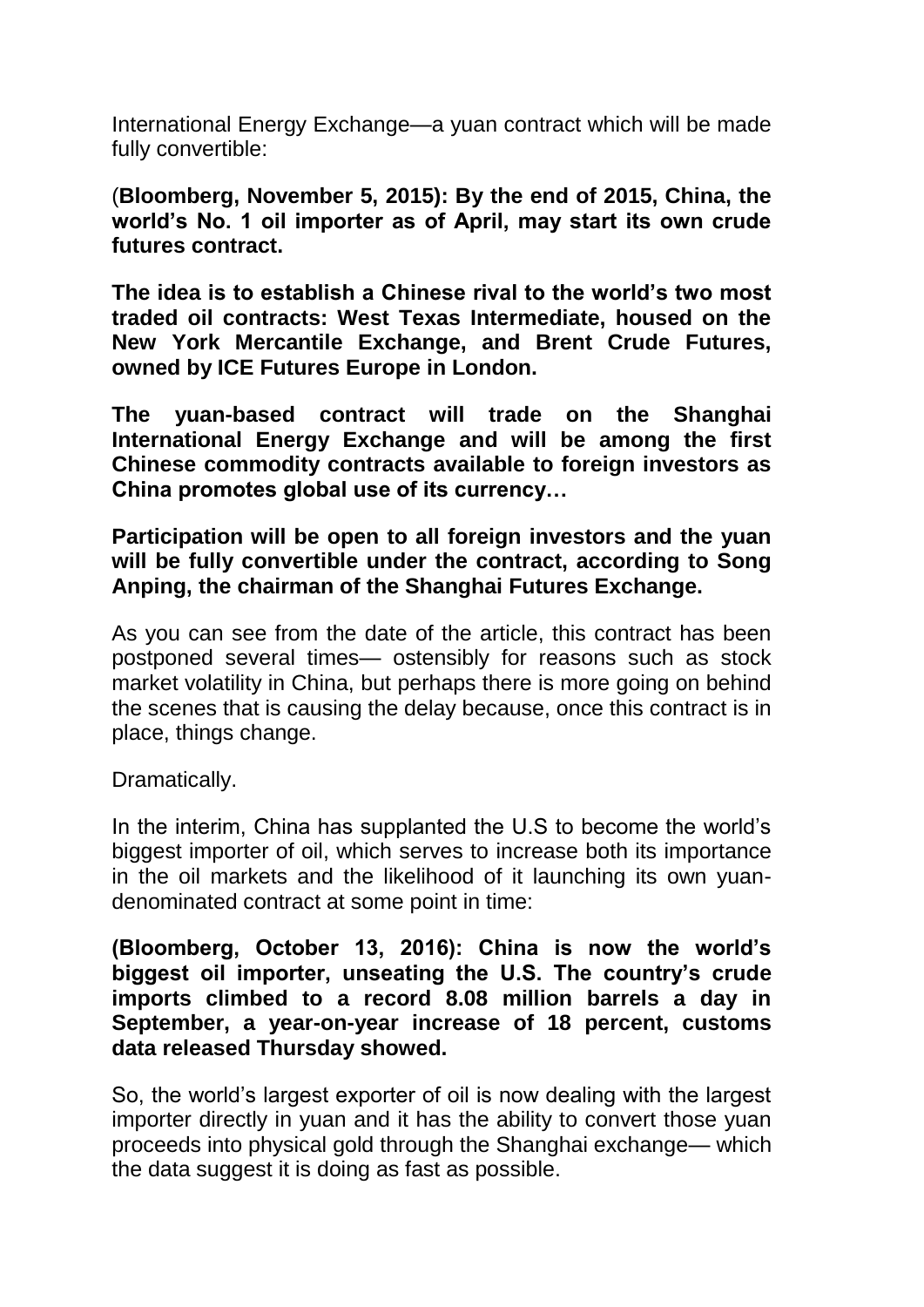Currently, the bilateral oil for gold trade is only available to what the U.S. would no doubt consider a "basket of deplorables" in Iran and Russia…but just think what happens once that fully convertible oil contract is up and running…?

Suddenly, the availability to price oil in gold is available to everybody and, given rising Saudi/U.S. tensions and the Middle East nation"s recent rededication to providing "political and strategic support" to China it"s easy to see why this would be attractive to the Saudis, for example.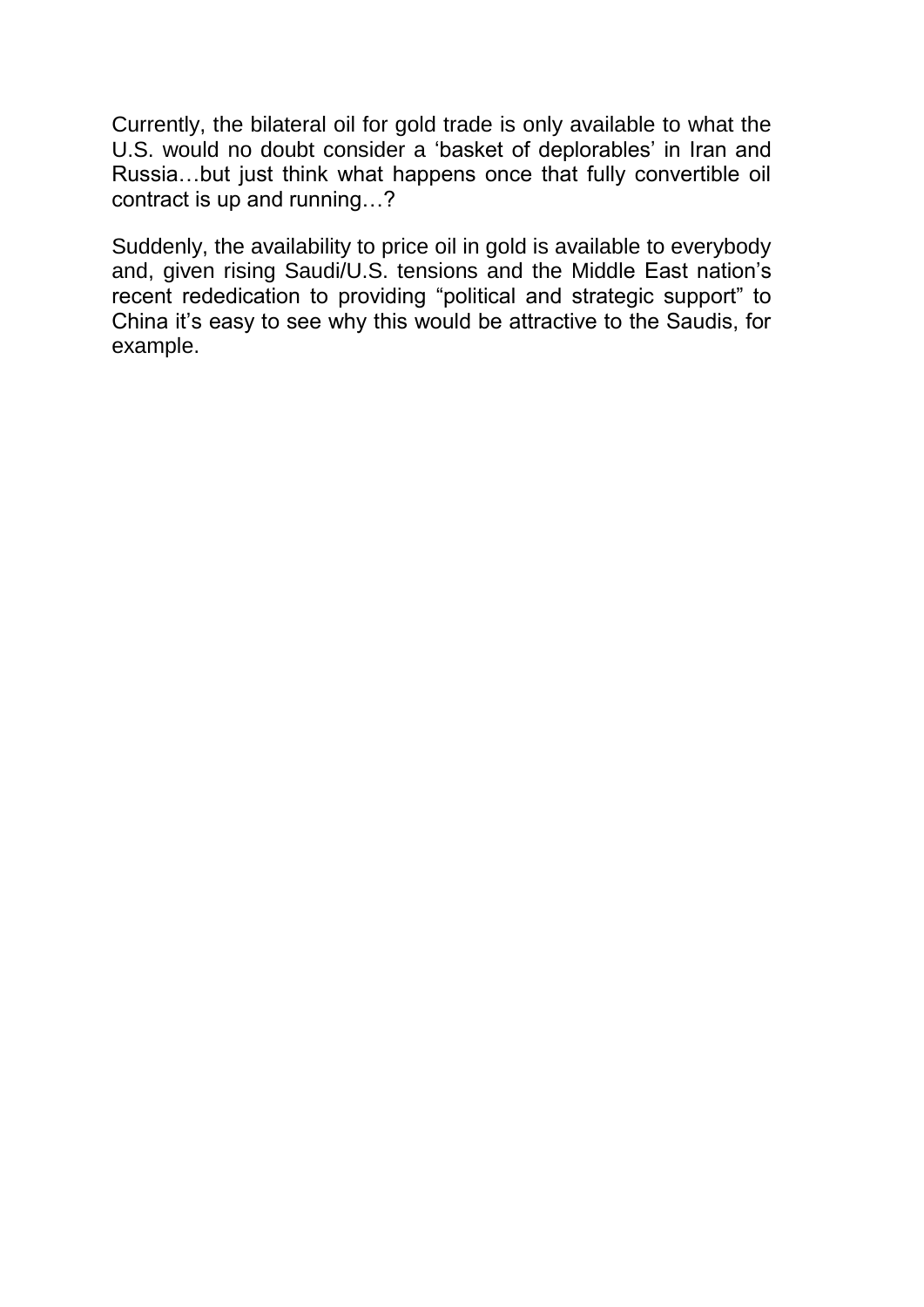



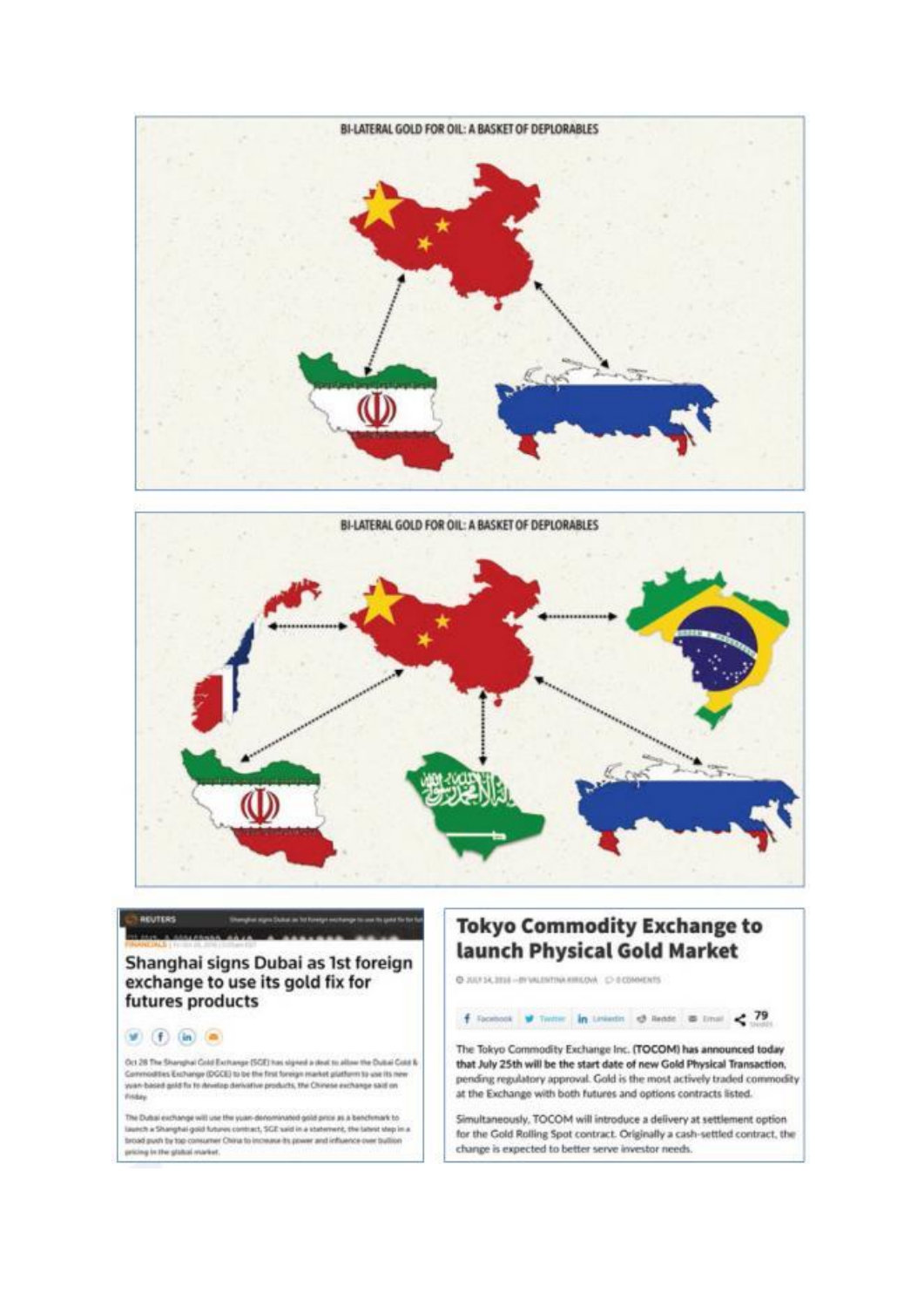Whatever happens, opening that contract creates a market-wide arbitrage opportunity which affords anybody with oil to sell the ability to exchange said oil for gold and anybody wanting oil to acquire it cheaply by buying cheap gold in the West and shipping it to Shanghai or HK where it can be sold for yuan.

Already, places like Tokyo, Seoul and Dubai are opening physical gold markets and discussing linking their nascent markets for bullion to the Shanghai exchange which has rapidly become the largest physical delivery market in the world.

Now, were this arbitrage to begin happening in any meaningful size, with the market for oil far bigger than that for gold, it would immediately be evident in the ratio between the two commodities…

…which, interestingly, is precisely what has happened since the peak of global reserves in 2014 and the Sino-Russian agreement to essentially transact oil for gold. With those conditions in place, the gold/oil ratio has broken out to its highest level in 80 years (chart, next page):

…which brings us right back to the question mark on the second chart which we left hanging like a matzah ball earlier in this presentation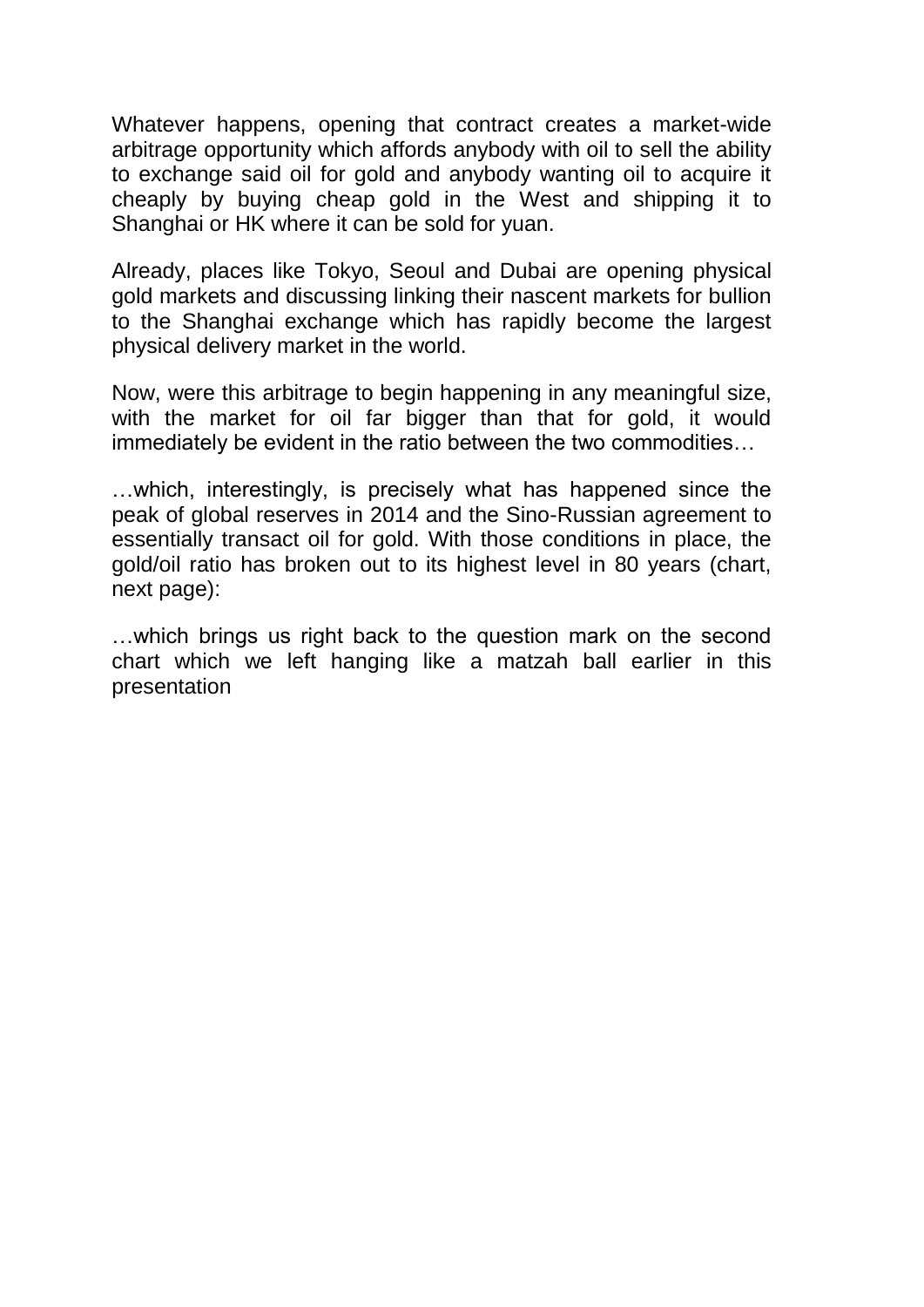



The recent move in the oil price looks to me suspiciously like a sign that a move has started to return to pricing oil in gold.

That move, if indeed it is happening beneath the surface, allied with the endless possibilities enabled by the potential full convertibility of the yuan under the Shanghai-based oil contract leaves oil producing nations with a rather obvious choice for the first time in almost half a century—a choice made perfectly clear by the two charts on the next page:

**If you are an oil producing country, do you…:**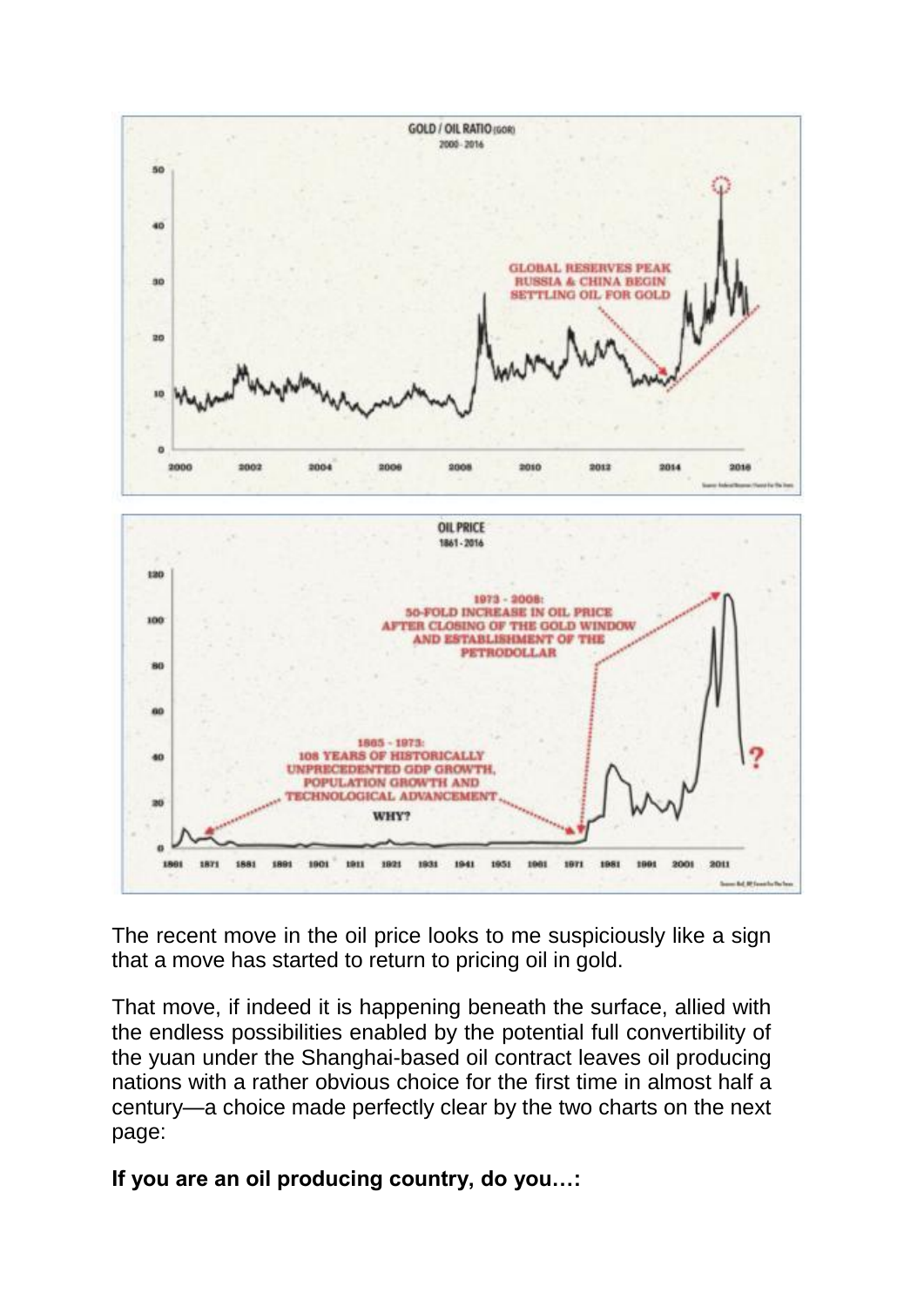**MINIMIZE your production in order to MAXIMIZE your holdings of one of the most abundant and easily-produced commodities in the world—U.S. treasuries—as has been the case for the last 40 years… knowing full well that, with the level of entitlements due in the next decade, more will need to be printed like crazy?**



Or<sub>u</sub>

**Do you MAXIMIZE production in order to gain the largest possible market share in the biggest oil market in the world and, through the ability to buy gold for yuan, thereby maximize your reserves of a scarce, physical commodity which is impossible to produce from thin air and which happens to be not only the most undervalued asset on the planet, but is trading at its most undervalued relative to U.S. treasuries in living memory?**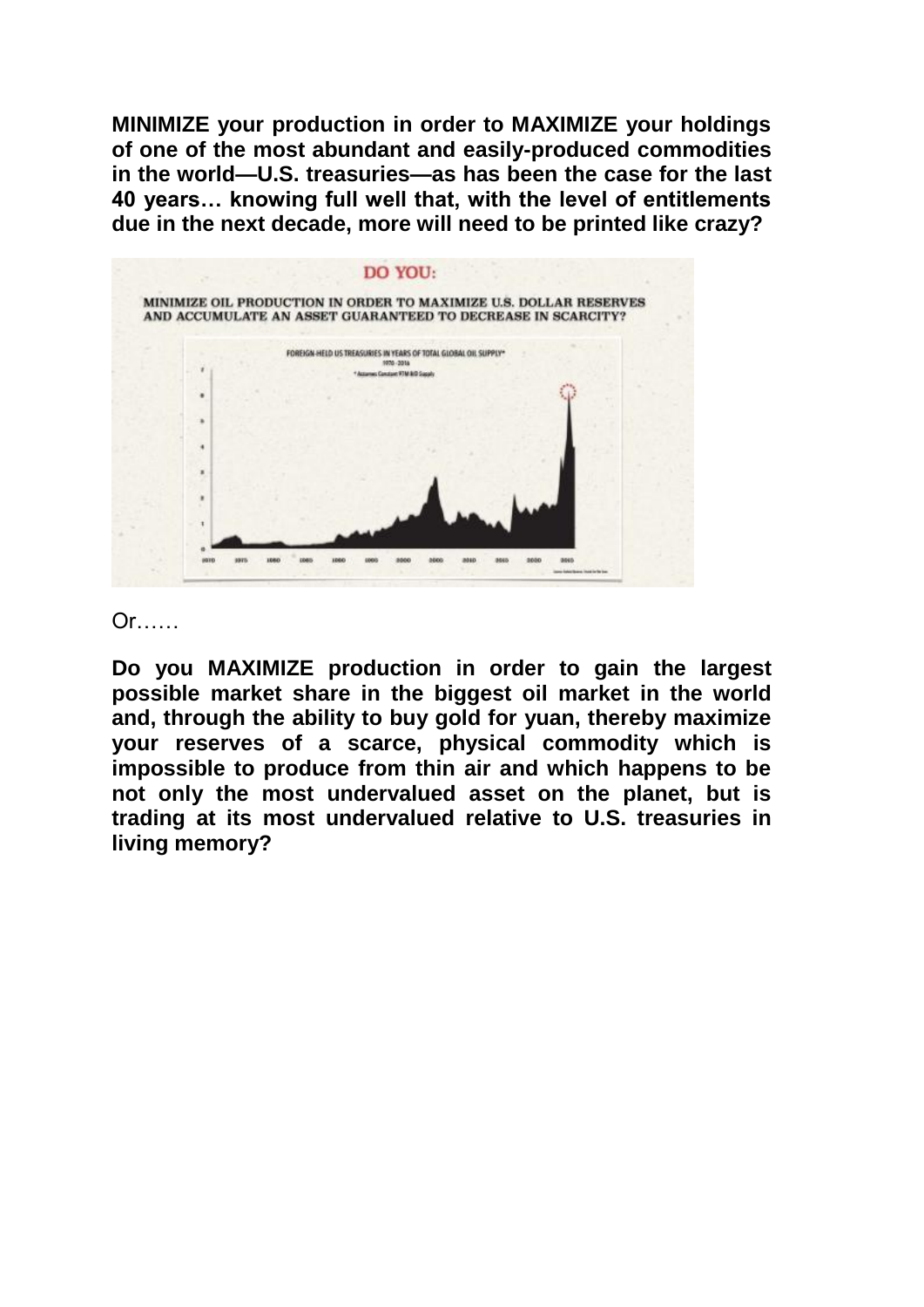

With an annual production of \$170bn, gold is by far the largest metal market by value.

However, that figure is dwarfed by the oil market which is 10x the size of the gold market on an annual production basis.



If we throw in the average annual foreign holdings of U.S. treasuries over the last 2 years, we see that the "other" commodity is at a different magnitude altogether.

So, which one of these commodities has any scarcity value? Given the choice, which one would you seek to maximize your holdings of?